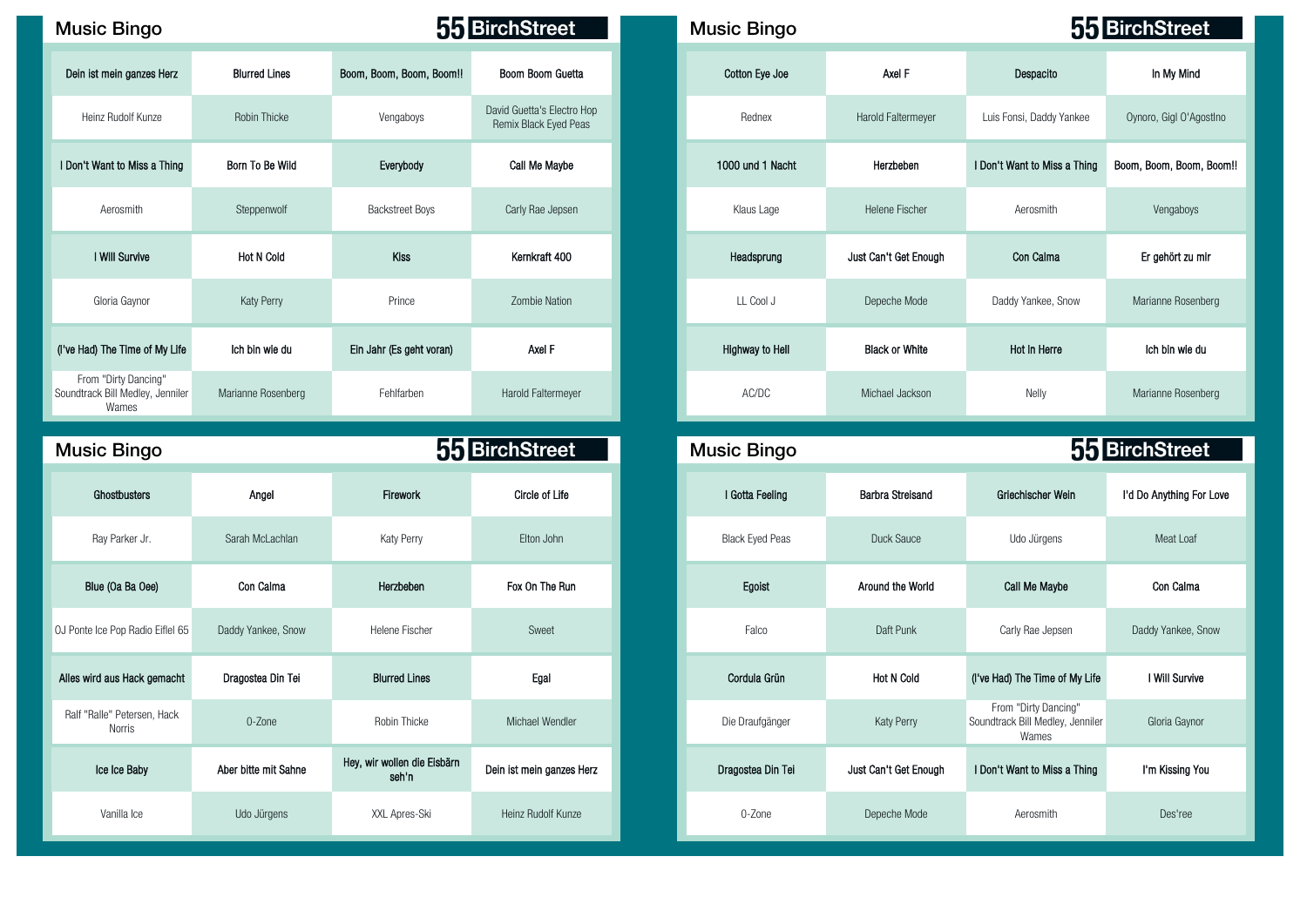## Music Bingo **Music Bingo Music Bingo Music Bingo**

| Fox On The Run    | <b>Black or White</b> | Kiss From a Rose         | Kernkraft 400                       | Don't Cha                | Angel                  | Headsprung            | I Want You Bac                        |
|-------------------|-----------------------|--------------------------|-------------------------------------|--------------------------|------------------------|-----------------------|---------------------------------------|
| Sweet             | Michael Jackson       | Seal                     | Zombie Nation                       | Pussy Cat Dolls          | Sarah McLachlan        | LL Cool J             | The Jackson 5                         |
| Around the World  | Ice Ice Baby          | Happy                    | Headsprung                          | Circle of Life           | Griechischer Wein      | Geh mal Bier hol'n    | Insomnia                              |
| Daft Punk         | Vanilla Ice           | <b>Pharrell Williams</b> | LL Cool J                           | Elton John               | Udo Jürgens            | Mickie Krause         | Faithless, Rollo Arms<br>Sister Bliss |
| Danza Kuduro      | I Will Survive        | Herzbeben                | Independent Women                   | Everybody                | Die dal?I              | <b>Black or White</b> | Ein bisschen Spaß mu                  |
| Don Omar. Lucenzo | Gloria Gaynor         | Helene Fischer           | Destiny's Child                     | <b>Backstreet Boys</b>   | Die Fantastischen Vier | Michael Jackson       | Roberto Blanco                        |
| Anaconda          | I'm Kissing You       | Aber bitte mit Sahne     | Can't Hold Us - feat. Ray<br>Dalton | <b>Freed From Desire</b> | Beat It                | Daylight in your eyes | I'd Do Anything For                   |
| Nicki Minaj       | Des'ree               | Udo Jürgens              | Macklemore & Ryan Lewis             | Gala                     | Michael Jackson        | No Sweets             | Meat Loaf                             |
|                   |                       |                          |                                     |                          |                        |                       |                                       |

|                                      |                          |                   |                | <b>Music Bingo</b>                                                |                          |                      | 55 BirchStreet           |
|--------------------------------------|--------------------------|-------------------|----------------|-------------------------------------------------------------------|--------------------------|----------------------|--------------------------|
| <b>Blurred Lines</b>                 | Feuermelder              | Kernkraft 400     |                | (I've Had) The Time of My Life                                    | I Will Always Love You   | Angel                | Happy                    |
| Robin Thicke                         | Michael Wendler          | Zombie Nation     |                | From "Dirty Dancing"<br>Soundtrack Bill Medley, Jenniler<br>Wames | Whitney Houston          | Sarah McLachlan      | <b>Pharrell Williams</b> |
| Berlin City Girl                     | Kiss                     | Ab in den Süden   |                | Er gehört zu mir                                                  | <b>Freed From Desire</b> | Goldeneye            | Daylight in your eyes    |
| Culcha Candela                       | Prince                   | Buddy             |                | Marianne Rosenberg                                                | Gala                     | Tina Turner          | No Sweets                |
| Axel F                               | Ein Jahr (Es geht voran) | Born To Be Wild   |                | <b>Hot N Cold</b>                                                 | Anaconda                 | <b>Baby Got Back</b> | Alane - Radio Versior    |
| Harold Faltermeyer                   | Fehlfarben               | Steppenwolf       |                | Katy Perry                                                        | Nicki Minaj              | Sir Mix-A-Lot        | Wes                      |
| Hey, wir wollen die Eisbärn<br>seh'n | 1000 und 1 Nacht         | <b>Hot N Cold</b> |                | Dragostea Din Tei                                                 | I Have Nothing           | Eye Of The Tiger     | Ab in den Süden          |
| XXL Apres-Ski                        | Klaus Lage               | Katy Perry        |                | 0-Zone                                                            | Whitney Houston          | Survivor             | Buddy                    |
|                                      |                          |                   | 55 BirchStreet |                                                                   |                          |                      |                          |

| sic Bingo               |                       |                          | 55 BirchStreet                      | <b>Music Bingo</b>       |                        |                       | 55 BirchStreet                                     |
|-------------------------|-----------------------|--------------------------|-------------------------------------|--------------------------|------------------------|-----------------------|----------------------------------------------------|
| Fox On The Run          | <b>Black or White</b> | Kiss From a Rose         | Kernkraft 400                       | Don't Cha                | Angel                  | Headsprung            | I Want You Back                                    |
| Sweet                   | Michael Jackson       | Seal                     | <b>Zombie Nation</b>                | Pussy Cat Dolls          | Sarah McLachlan        | LL Cool J             | The Jackson 5                                      |
| <b>Around the World</b> | Ice Ice Baby          | Happy                    | Headsprung                          | Circle of Life           | Griechischer Wein      | Geh mal Bier hol'n    | Insomnia                                           |
| Daft Punk               | Vanilla Ice           | <b>Pharrell Williams</b> | LL Cool J                           | Elton John               | Udo Jürgens            | Mickie Krause         | Faithless, Rollo Armstrong,<br><b>Sister Bliss</b> |
| Danza Kuduro            | I Will Survive        | Herzbeben                | Independent Women                   | Everybody                | Die dal?!              | <b>Black or White</b> | Ein bisschen Spaß muss sein                        |
| on Omar. Lucenzo        | Gloria Gaynor         | Helene Fischer           | Destiny's Child                     | <b>Backstreet Boys</b>   | Die Fantastischen Vier | Michael Jackson       | Roberto Blanco                                     |
| Anaconda                | I'm Kissing You       | Aber bitte mit Sahne     | Can't Hold Us - feat. Ray<br>Dalton | <b>Freed From Desire</b> | Beat It                | Daylight in your eyes | I'd Do Anything For Love                           |
| Nicki Minaj             | Des'ree               | Udo Jürgens              | Macklemore & Ryan Lewis             | Gala                     | Michael Jackson        | No Sweets             | Meat Loaf                                          |

| <b>Bingo</b>                                     |                                      |                          | 55 BirchStreet    | <b>Music Bingo</b>                                                |                          |                      | 55 BirchStreet           |
|--------------------------------------------------|--------------------------------------|--------------------------|-------------------|-------------------------------------------------------------------|--------------------------|----------------------|--------------------------|
| Boom Guetta                                      | <b>Blurred Lines</b>                 | Feuermelder              | Kernkraft 400     | (I've Had) The Time of My Life                                    | I Will Always Love You   | Angel                | Happy                    |
| tta's Electro Hop<br>lack Eyed Peas              | Robin Thicke                         | Michael Wendler          | Zombie Nation     | From "Dirty Dancing"<br>Soundtrack Bill Medley, Jenniler<br>Wames | Whitney Houston          | Sarah McLachlan      | <b>Pharrell Williams</b> |
| e Time of My Life                                | <b>Berlin City Girl</b>              | Kiss                     | Ab in den Süden   | Er gehört zu mir                                                  | <b>Freed From Desire</b> | Goldeneye            | Daylight in your eyes    |
| Dirty Dancing"<br>Bill Medley, Jenniler<br>Names | Culcha Candela                       | Prince                   | Buddy             | Marianne Rosenberg                                                | Gala                     | Tina Turner          | No Sweets                |
| d Us - feat. Ray<br>Dalton                       | Axel F                               | Ein Jahr (Es geht voran) | Born To Be Wild   | <b>Hot N Cold</b>                                                 | Anaconda                 | <b>Baby Got Back</b> | Alane - Radio Version    |
| re & Ryan Lewis                                  | Harold Faltermeyer                   | Fehlfarben               | Steppenwolf       | Katy Perry                                                        | Nicki Minaj              | Sir Mix-A-Lot        | Wes                      |
| ull on Me                                        | Hey, wir wollen die Eisbärn<br>seh n | 1000 und 1 Nacht         | <b>Hot N Cold</b> | Dragostea Din Tei                                                 | I Have Nothing           | Eye Of The Tiger     | Ab in den Süden          |
| ic Prydz                                         | XXL Apres-Ski                        | Klaus Lage               | Katy Perry        | 0-Zone                                                            | Whitney Houston          | Survivor             | Buddy                    |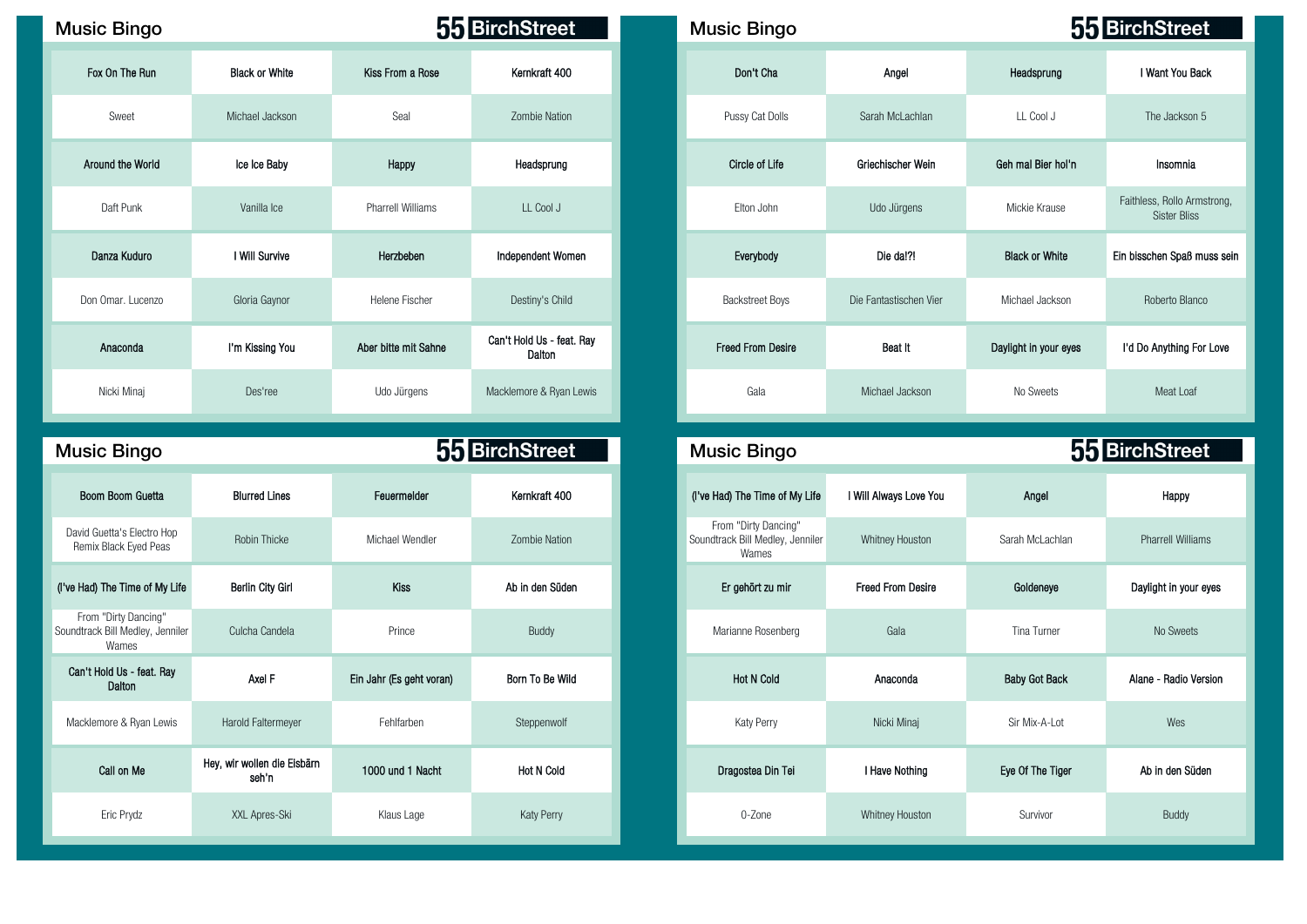## Music Bingo **Music Bingo Music Bingo Music Bingo Music Bingo Music Bingo Music Bingo**

| <b>Freed From Desire</b> | <b>Flat Beat</b>  | Cotton Eye Joe                                      | Ich bin wie du               |  | <b>Flat Beat</b>     | <b>Baby Got Back</b>                   | Griechischer Wein                         |
|--------------------------|-------------------|-----------------------------------------------------|------------------------------|--|----------------------|----------------------------------------|-------------------------------------------|
| Gala                     | Mr. Oizo          | Rednex                                              | Marianne Rosenberg           |  | Mr. Oizo             | Sir Mix-A-Lot                          | Udo Jürgens                               |
| I'd Do Anything For Love | Kiss From a Rose  | Helikopter 117 (Mach' den Hub<br>Hub Hub)           | Barbra Streisand             |  | <b>Blurred Lines</b> | Blue (Oa Ba Oee)                       | Fox On The Run                            |
| Meat Loaf                | Seal              | Tobee                                               | Duck Sauce                   |  | Robin Thicke         |                                        | Sweet<br>OJ Ponte Ice Pop Radio Eiflel 65 |
| I Will Always Love You   | 1000 und 1 Nacht  | Boom Boom Guetta                                    | Call Me Maybe                |  | <b>Call Me Maybe</b> | Berlin City Girl                       | Er gehört zu mir                          |
| Whitney Houston          | Klaus Lage        | David Guetta's Electro Hop<br>Remix Black Eyed Peas | Carly Rae Jepsen             |  | Carly Rae Jepsen     | Culcha Candela                         | Marianne Rosenberg                        |
| Anita                    | Independent Women | Highway to Hell                                     | I Don't Want to Miss a Thing |  | Independent Women    | Das rote Pferd                         | Eye Of The Tiger                          |
| Costa Cordalis           | Destiny's Child   | AC/DC                                               | Aerosmith                    |  | Destiny's Child      | Markus Becker, Die Mallorca<br>Cowboys | Survivor                                  |

| <b>Music Bingo</b>                  |                                  |                          | <b>55 BirchStreet</b>                | <b>Music Bingo</b>     |                         |                                           | <b>55 BirchStreet</b> |
|-------------------------------------|----------------------------------|--------------------------|--------------------------------------|------------------------|-------------------------|-------------------------------------------|-----------------------|
| Geh mal Bier hol'n                  | Dragostea Din Tei                | Herzbeben                | Egoist                               | Don't Stop Me Now      | Around the World        | <b>Flat Beat</b>                          | 1000 und 1 Nacht      |
| Mickie Krause                       | 0-Zone                           | Helene Fischer           | Falco                                | Queen                  | Daft Punk               | Mr. Oizo                                  | Klaus Lage            |
| Don't Stop Me Now                   | Atemios durch die Nacht          | I'd Do Anything For Love | <b>Kiss</b>                          | Everybody              | Call Me Maybe           | I Want You Back                           | <b>Black or White</b> |
| Queen                               | Helene Fischer                   | Meat Loaf                | Prince                               | <b>Backstreet Boys</b> | Carly Rae Jepsen        | The Jackson 5                             | Michael Jackson       |
| Die da!?!                           | Blue (Oa Ba Oee)                 | 1000 und 1 Nacht         | Hey, wir wollen die Eisbärn<br>seh'n | Berlin City Girl       | Atemios durch die Nacht | Helikopter 117 (Mach' den Hub<br>Hub Hub) | Ab in den Süden       |
| Die Fantastischen Vier              | OJ Ponte Ice Pop Radio Eiflel 65 | Klaus Lage               | XXL Apres-Ski                        | Culcha Candela         | Helene Fischer          | Tobee                                     | Buddy                 |
| Bang Bang - My Baby Shot Me<br>Down | Feuermelder                      | Headsprung               | <b>Hot Stuff</b>                     | Anaconda               | Ghostbusters            | I Have Nothing                            | Despacito             |
| Nancy Sinatra                       | Michael Wendler                  | LL Cool J                | Donna Summer                         | Nicki Minaj            | Ray Parker Jr.          | Whitney Houston                           | Luis Fonsi, Daddy Yan |

| usic Bingo               |                   |                                                     | 55 BirchStreet               | <b>Music Bingo</b>   |                                        |                    | 55 BirchStreet                               |
|--------------------------|-------------------|-----------------------------------------------------|------------------------------|----------------------|----------------------------------------|--------------------|----------------------------------------------|
| <b>Freed From Desire</b> | <b>Flat Beat</b>  | Cotton Eye Joe                                      | Ich bin wie du               | <b>Flat Beat</b>     | Baby Got Back                          | Griechischer Wein  | I Have Nothing                               |
| Gala                     | Mr. Oizo          | Rednex                                              | Marianne Rosenberg           | Mr. Oizo             | Sir Mix-A-Lot                          | Udo Jürgens        | Whitney Houston                              |
| d Do Anything For Love   | Kiss From a Rose  | Helikopter 117 (Mach' den Hub<br>Hub Hub)           | <b>Barbra Streisand</b>      | <b>Blurred Lines</b> | Blue (Oa Ba Oee)                       | Fox On The Run     | Beat It                                      |
| Meat Loaf                | Seal              | Tobee                                               | Duck Sauce                   | Robin Thicke         | OJ Ponte Ice Pop Radio Eiflel 65       | Sweet              | Michael Jackson                              |
| Will Always Love You     | 1000 und 1 Nacht  | Boom Boom Guetta                                    | Call Me Maybe                | Call Me Maybe        | Berlin City Girl                       | Er gehört zu mir   | Alles wird aus Hack gemacht                  |
| Whitney Houston          | Klaus Lage        | David Guetta's Electro Hop<br>Remix Black Eyed Peas | Carly Rae Jepsen             | Carly Rae Jepsen     | Culcha Candela                         | Marianne Rosenberg | Ralf "Ralle" Petersen, Hack<br><b>Norris</b> |
| Anita                    | Independent Women | Highway to Hell                                     | I Don't Want to Miss a Thing | Independent Women    | Das rote Pferd                         | Eye Of The Tiger   | Around the World                             |
| Costa Cordalis           | Destiny's Child   | AC/DC                                               | Aerosmith                    | Destiny's Child      | Markus Becker, Die Mallorca<br>Cowboys | Survivor           | Daft Punk                                    |

| ic Bingo                     |                                  |                          | 55 BirchStreet                       | <b>Music Bingo</b>      |                         |                                           | 55 BirchStreet           |
|------------------------------|----------------------------------|--------------------------|--------------------------------------|-------------------------|-------------------------|-------------------------------------------|--------------------------|
| h mal Bier hol'n             | Dragostea Din Tei                | Herzbeben                | Egoist                               | Don't Stop Me Now       | Around the World        | <b>Flat Beat</b>                          | 1000 und 1 Nacht         |
| Mickie Krause                | 0-Zone                           | Helene Fischer           | Falco                                | Queen                   | Daft Punk               | Mr. Oizo                                  | Klaus Lage               |
| n't Stop Me Now              | Atemios durch die Nacht          | I'd Do Anything For Love | <b>Kiss</b>                          | Everybody               | <b>Call Me Maybe</b>    | I Want You Back                           | <b>Black or White</b>    |
| Queen                        | Helene Fischer                   | Meat Loaf                | Prince                               | <b>Backstreet Boys</b>  | Carly Rae Jepsen        | The Jackson 5                             | Michael Jackson          |
| Die da!?!                    | Blue (Oa Ba Oee)                 | 1000 und 1 Nacht         | Hey, wir wollen die Eisbärn<br>seh n | <b>Berlin City Girl</b> | Atemios durch die Nacht | Helikopter 117 (Mach' den Hub<br>Hub Hub) | Ab in den Süden          |
| Fantastischen Vier           | OJ Ponte Ice Pop Radio Eiflel 65 | Klaus Lage               | XXL Apres-Ski                        | Culcha Candela          | <b>Helene Fischer</b>   | Tobee                                     | Buddy                    |
| ng - My Baby Shot Me<br>Down | Feuermelder                      | Headsprung               | <b>Hot Stuff</b>                     | Anaconda                | Ghostbusters            | I Have Nothing                            | Despacito                |
| Nancy Sinatra                | Michael Wendler                  | LL Cool J                | Donna Summer                         | Nicki Minaj             | Ray Parker Jr.          | Whitney Houston                           | Luis Fonsi, Daddy Yankee |